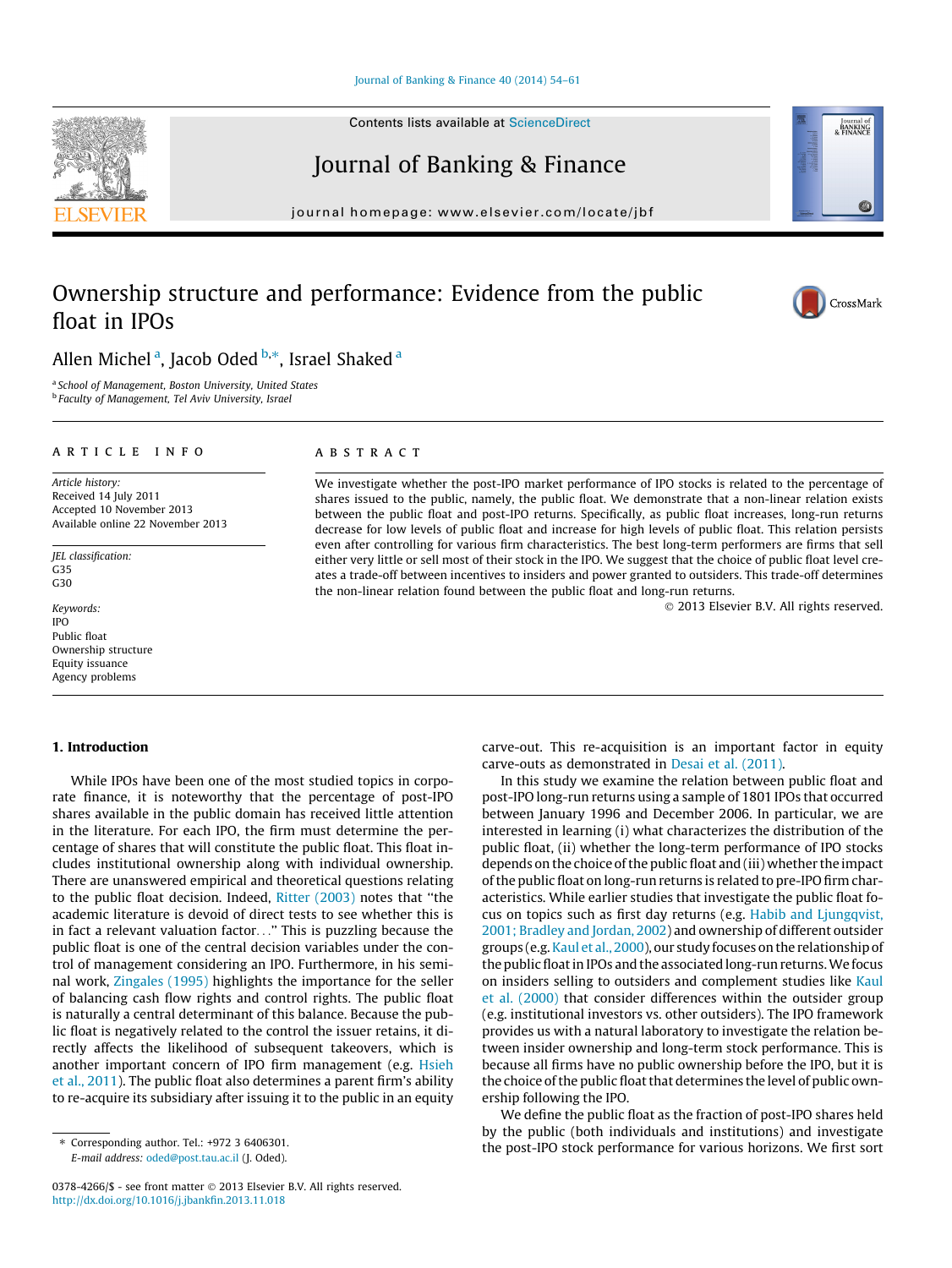the sample into five public float size ranges: 0–20%, 20–40%, 40–60%, 60–80%, and 80–100%. We then calculate the average 4-factor adjusted abnormal return (alpha) using the three [Fama–French \(1993\)](#page-7-0) factors and the [Carhart \(1997\)](#page-6-0) momentum factor in each size group, for different time horizons ranging between 6 months and 36 months. Our findings here are novel. We find clear evidence that the relationship between the public float and the long-run return is not monotonic. Namely, at very low levels of public float the long-run returns decrease as the public float percentage increases. However, at higher levels of public float, the situation is reversed, and long-run returns increase as the public float percentage continues to increase. Consider for example our findings for the average 36-month 4 factor adjusted abnormal return (alpha). In the 0–20% public float range it is 20.90%. It decreases to  $-4.89\%$  for the 20–40% public float range, and further decreases to a minimum of  $-11.29\%$  in the 40–60% range, then increases to 11.23% for the 60–80% range, and reaches 12.23% in the 80–100% range. This U-shaped relation between the public float and long-run returns also holds for all the other horizons considered (6, 12, and 24 months after the IPO). Considering the number of IPOs in each public float range, we find that firms tend to choose a public float level for which long-run abnormal returns (alpha) tend to be low. In particular, 59% of the IPOs in our sample (1061 IPOs) are concentrated in the range 20–40%. In other words, firms generally issue a fraction of their shares that results in low (negative) abnormal returns.

Regression results indicate that the relation between long-run returns and the public float is indeed non-linear. When we try to fit a linear regression between alpha and the public float, the coefficient of the public float level in the regression is never significant. However, once we fit a quadratic regression, the coefficients of both the public float and square of the public float are significant at the 1% level. For example, in the regression using the 36-month alpha, the coefficient of the public float variable PF is  $-4.143$  and the coefficient of  $(PF)^2$  is 4.0202. This is consistent with the relation being decreasing for low levels of public float and increasing for high levels of public float.<sup>1</sup> The regression results suggest that the minimum alpha is attained at a public float level of 51.5%. The significance of the quadratic relation between long-run returns and the public float also holds in multivariate regressions where we control for various pre-IPO firm characteristics, including sales, operating profit, net income, property, plant and equipment (PPE), and leverage. Interestingly, when these firm characteristics are included in the regressions with the public float, only pre-IPO property, plant and equipment is significant in explaining the long-run abnormal returns.

What is it that drives the U-shaped relationship between longrun returns and public float? We suggest that two forces shape this relationship: incentives and monitoring. Before the IPO, the public owns no shares. Selling shares to the public introduces an agency problem because it reduces the incentives of insiders. The higher the public float, the less the incentive there is for insiders to exert themselves because they get to keep less of the fruits of their labor. Moreover, the higher the public float, the stronger the incentives for insiders to engage in empire building and other wasteful actions that result in the benefits going to insiders while the costs are shared by outside shareholders. On the other hand, the greater the public float, the less costly it is for outside shareholders to monitor decision makers. Furthermore, this results in outside shareholders having more power over insiders to enforce policies that prevent waste. At low levels of public float, increasing the float reduces incentives for insiders more than it increases monitoring power for outsiders. There is then some threshold level at which the situation is reversed and increasing the public float makes outside shareholder monitoring cost efficient. It enables them to dictate policies and prevent wasteful actions that only benefit insiders but not the firm as a whole or outside investors.

There are several additional scenarios that are consistent with the non-linear U-shaped relation we find between the public float and long-run returns. Consider first the association of low public float with high long-run returns. For example, market participants may obtain privately held information about the future prospects of an IPO by observing the level of public float. If the main reason for launching the IPO is to prepare the firm for future acquisition at a higher premium, then we may observe a lower level of public float at the IPO stage. By retaining a higher level of ownership, the managers possess the real option to sell the remaining ownership at a premium. Therefore, this category of IPOs would tend to have better long-run performance and lower time-to-acquisition. Next, consider the association of high public float with high longrun returns. A high-float IPO may occur, for example, in situations where a firm needs significant cash in order to take advantage of good investment opportunities that they cannot convey in a credible manner. To raise significant funds, management may tend to use a high-float IPO to realize a major equity infusion. Participants in the IPO will earn a premium only in the long run as the investment opportunities are revealed.

More generally, [Jensen and Meckling \(1976\)](#page-7-0) raise the agency problem associated with the separation between ownership and control. Insiders have more of an incentive to benefit at the expense of the public shareholders, the larger the public ownership. On the other hand, the larger the public ownership, the more power the public has over management, and hence the higher the firm value and return to investors. These governance arguments are raised for example, by [La Porta et al. \(2000\)](#page-7-0) and [Hart](#page-7-0) [\(1995\).](#page-7-0) The IPO framework provides a venue to investigate the incentive factor and the monitoring factor that is raised in the above governance literature. Our findings of a non-linear relation between the public float and long-run performance may indicate that the insiders' incentives are the dominating factor at very low levels of public float, while outsiders' monitoring power dominates at higher levels of public float. The agency framework clearly predicts a non-linear relationship between the public float and long-run performance. Therefore, the effect of the public float on long-run performance is an empirical issue and is the contribution of the paper.

The remainder of this paper is organized as follows. Section 2 reviews related literature and Section [3](#page-2-0) describes our data and methodology. Section [4](#page-3-0) reports the relation between the public float and long-run returns and considers the implications of these findings. Section [5](#page-6-0) concludes.

## 2. Related literature

IPOs are perhaps the most studied topic in corporate finance. A substantial body of literature focusing on IPOs has been developed identifying three empirical themes: (1) short-run underpricing, (2) cycles in both the number of IPOs and first-day abnormal returns, and (3) poor long-run performance (see, for example [Ritter, 1984;](#page-7-0) [Ibbotson and Ritter, 1995; Ritter and Welch, 2002](#page-7-0)). However, to our knowledge, only the relation between the first theme (shortrun underpricing) and the public float has been considered. In particular, [Habib and Ljungqvist \(2001\)](#page-7-0) and [Bradley and Jordan \(2002\)](#page-6-0) find that underpricing is negatively related to the public float, suggesting informational effects. Namely, the higher the public float, the lower the first day return.

 $1$  We are grateful to the reviewer for suggesting that we test for a quadratic relation.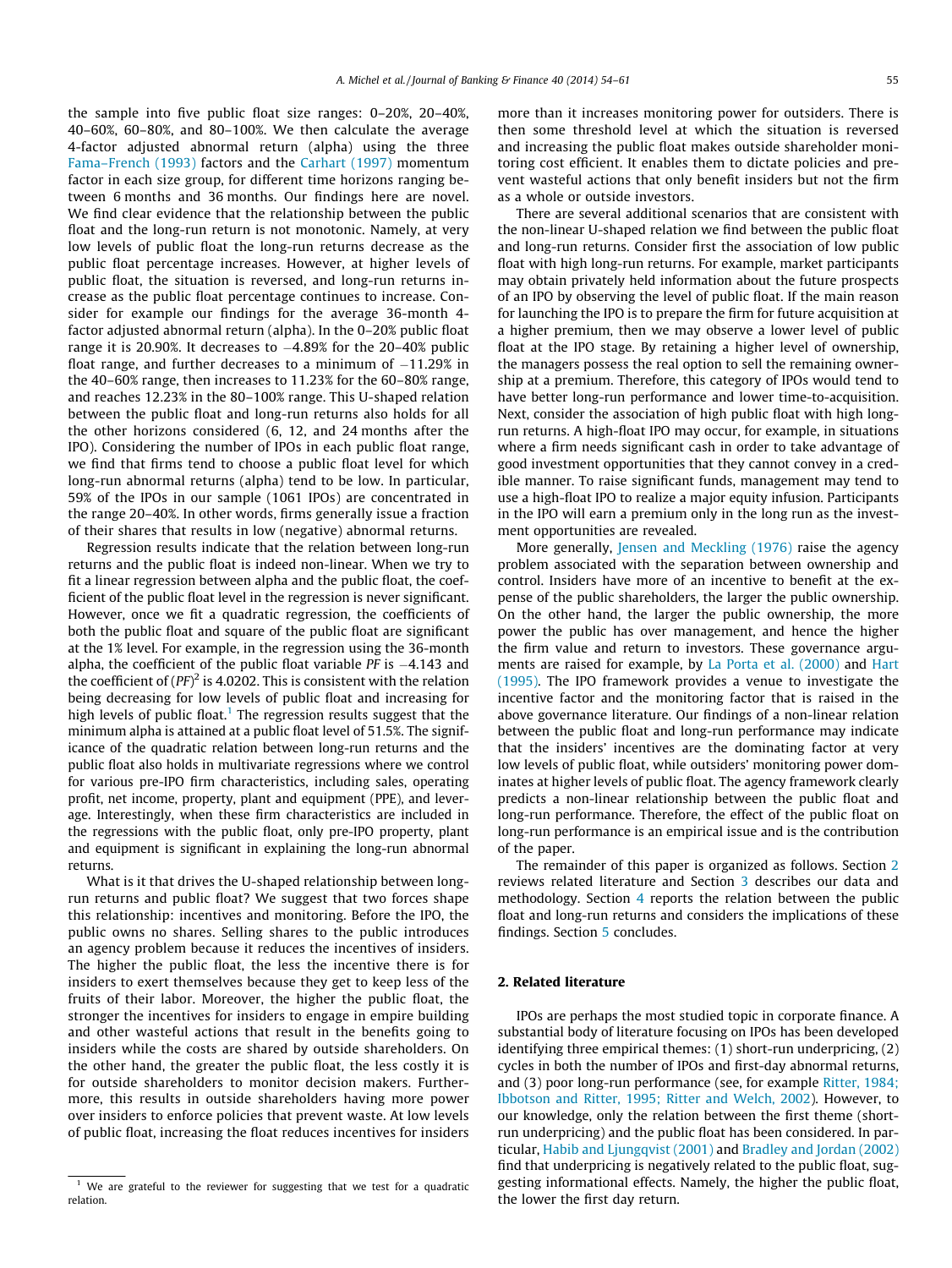<span id="page-2-0"></span>In general, the literature documents negative abnormal longrun returns in the post-IPO period ([Ritter, 1991; Ritter and Welch,](#page-7-0) [2002\)](#page-7-0). However, a number of authors suggest that these negative returns are the result of measurement errors (e.g. [Brav, 2000\)](#page-6-0) and sample period selection (e.g. [Ritter and Welch, 2002\)](#page-7-0). In addition, once firm size and growth benchmarks are accounted for, there is only little evidence of under-performance (see [Brav and](#page-6-0) [Gompers, 1997; Gompers and Lerner, 2003](#page-6-0)). While this literature criticizes the manner in which long-run returns are measured, our focus is on the manner in which public float affects returns, rather than on measuring returns, per se. As discussed earlier, our findings suggest that the relationship between long-run returns and public float is U-shaped. We measure this relation against different benchmarks and different horizons and find that it persists.

There is also a considerable theoretical literature exploring the relation between ownership structure and corporate valuation (e.g. [Shliefer and Vishny, 1986; Kahn and Winton, 1998; Noe, 2002,](#page-7-0) and more recently, [Oded and Wang, 2010](#page-7-0)). Focusing on IPOs, [Stoughton](#page-7-0) [and Zechner \(1998\)](#page-7-0) show that ownership structure impacts returns through incentive and control considerations. However, they only consider first-day IPO returns and not the impact on long-run returns. Empirically, [Lowry \(2003\)](#page-7-0) finds that long-run returns are negatively correlated with the size of the IPO. Decomposing the public float to primary shares (new shares sold by firm) and secondary shares (existing shares sold by pre-IPO owners), [Ljungqvist](#page-7-0) [and Wilhelm \(2003\)](#page-7-0) find that underpricing is negatively related to the fraction of secondary shares sold. They suggest that this results because the fewer shares insiders sell, the less they care about underpricing. However, [Brau et al. \(2007\)](#page-6-0) find that neither underpricing nor long-run returns are affected by issuance of secondary shares in the IPO. [Wang \(2005\)](#page-7-0) investigates changes in operating performance following Chinese IPOs. Interestingly, he finds that firms with low and high levels of non-state ownership exhibit a positive relation between non-state ownership and performance changes, whereas firms with intermediate levels of non-state ownership experience a negative relation between non-state ownership and performance changes. In a sample that does not focus on IPO firms, [Morck et al. \(1988\)](#page-7-0) document a non-monotonic relation between management ownership and market valuation of the firm as measured by Tobin's Q. [Morck et al. \(1990\)](#page-7-0) find that longrun returns are strongly related to sales, consistent with our findings for IPO firms. Focusing on pre-issue ownership structure, [Alavi](#page-6-0) [et al. \(2008\)](#page-6-0) show that public float is inversely related to management ownership and suggest that this results from control retention considerations.

### 3. Data and methodology

The IPO sample was obtained from the SDC database for the period January 1, 1996 through December 31, 2006. From an initial sample of 1979 IPOs obtained from the SDC after excluding IPOs of financial and utility firms (see, for example, [Fama and French,](#page-7-0) [2001; Field and Karpoff, 2002\)](#page-7-0), we eliminated 74 ADR firms. We also eliminated 52 firms because of missing CRSP data and 39 firms because of missing Compustat data. An additional 13 firms were eliminated because of erroneous SDC data. The final sample includes 1801 IPOs.

Stock return data for our sample of IPO firms is obtained from the CRSP monthly stock database for a 36-month period following the IPO. Information about the explanatory variables for the analysis was obtained from the Quarterly Compustat database from four quarters prior to the IPO until 12 quarters (three years) after the IPO. The variables we consider include revenues, EBITDA, net income, property, plant and equipment (PPE), total assets, total liabilities, leverage, and ratios and margins calculated based on these variables.

[Table 1](#page-3-0) presents summary statistics of our sample. Panel 1A reports the mean, median, and standard deviation of the percentage of shares offered (henceforth ''public float'' or ''PF''), firm size, and the accounting variables used in the analysis. Due to missing data, the sample size for the accounting data variables ranges from 1316 to 1801. Consequently, the sample size in the operating performance analysis varies depending on the variables used. We report yearly data based on the last four quarters prior to the IPO (Year<sub>-1</sub>) for income statement based variables (revenue, EBITDA, and net income) and values based on the last quarter figures prior to the IPO for balance sheet variables (PPE, assets, and leverage).<sup>2</sup> In [Table 1](#page-3-0) and throughout the analysis we winsorize variables at both the upper and lower 1% of the sample in order to mitigate the influence of extreme observations and data coding errors. Winsorizing has no qualitative effect on any of our results. Truncating instead of winsorizing observations also produces similar qualitative findings.

The post-IPO percentage offered to the public averaged 29.4%, with a median of 26.7% and a standard deviation of 13.9%. The mean size, reflecting the mean equity value of the firm just after the IPO (i.e. the number of shares outstanding immediately following the IPO multiplied by the offer price) is \$516 million, while the median size is \$233 million and the standard deviation is \$796 million.

The mean sales (annual revenue), mean EBITDA, and mean net income in the year prior to the IPO are \$219 million, \$24.42 million, and \$-1.81 million, respectively. The mean values for PPE and total assets in the last quarter prior to the IPO are \$60.15 million, and \$212 million, respectively. As the table shows, the medians of the size and accounting variables (with the exception of net income) are significantly lower than the means, reflecting the fact that the data is highly positively skewed. The standard deviations are also high because of several dramatic outliers. The mean leverage (the ratio of long-term debt-to-total assets) is 0.73 while the median is 0.67 and the standard deviation is 0.50.

Panel 1B reports the distribution of the sample by public float ranges (rows) and by year (columns). We sort the sample of IPOs into five groups by public float percentage in 20% ranges. Each row in the panel represents a different range of public float in ascending order. The first eleven columns report the number of IPOs in each of the years 1996–2006, respectively. The last column reports the public float range total over all years. The bottom row reports the yearly totals over all public float ranges. As the panel shows, the distribution is uneven. The number of IPOs peaks at the range 20–40% and then decreases. This pattern holds not only for the complete sample but also for each year. About 59% of the IPOs in the sample have a public float in the 20–40% range. As Panel 1B shows, the number of IPOs in each of the years 2001– 2003 is about one third of the number of IPOs in each of the years 2004–2006 while in the years 1996–2000 there are even more IPOs. Judging by the number of IPOs, the years 2001–2003 are considered relatively cold IPO market years, and the rest of the years are hot IPO market years.

 $2$  This information is taken from the Compustat Fundamentals Quarterly database. Compustat information is sometimes missing. In such cases, we completed the information using the prospectus on the SEC website [\(http://www.sec.gov\)](http://www.sec.gov). If data was missing for multiple quarters, we omitted the observation, unless the missing data was for quarters prior to the IPO and there was no discontinuity in the reporting, in which case we assumed a value of zero. For example, if in the year before the IPO, net income was reported only in the last two quarters before the IPO we assumed that the net income in the other quarters of that year was zero. But, if net income was reported in three out of four quarters prior to the IPO and the missing quarter was the last before the IPO, we omitted the observation.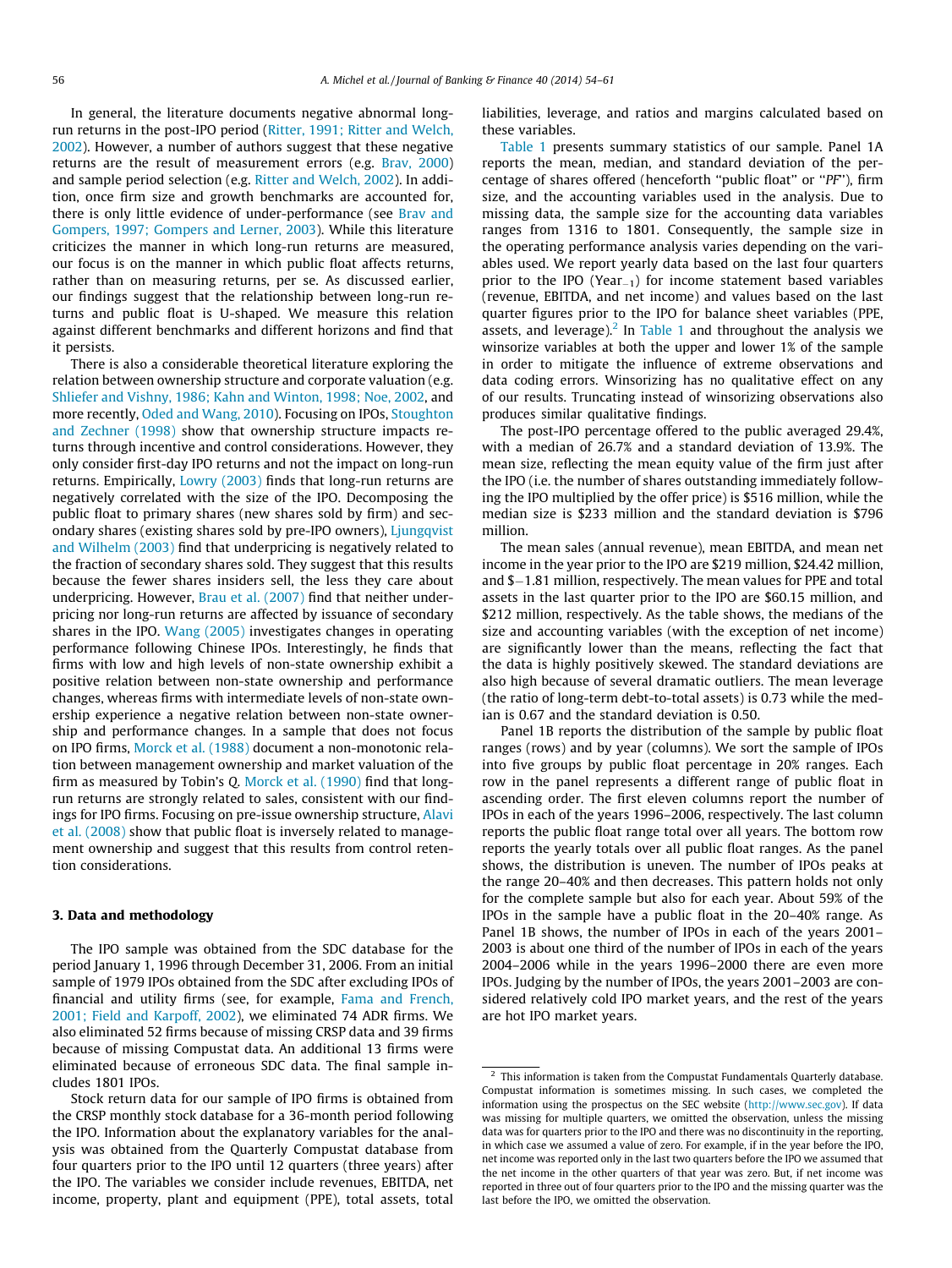<span id="page-3-0"></span>

| Table 1                        |  |
|--------------------------------|--|
| Descriptive sample statistics. |  |

Panel 1A: General sample characteristics

| Tuner 171. General sumple characteristics            |      |             |         |      |      |               |          |             |        |        |      |             |
|------------------------------------------------------|------|-------------|---------|------|------|---------------|----------|-------------|--------|--------|------|-------------|
| Item                                                 |      | (1)<br>Mean |         |      |      | (2)<br>Median |          | (3)<br>Std. |        |        |      | (4)<br>Ν    |
| PF (Public Float)                                    |      | 29.40%      |         |      |      | 26.69%        |          |             | 13.93% |        |      | 1801        |
| Size (\$ millions)                                   |      |             | 516.17  |      |      | 233.15        |          |             | 796.15 |        |      | 1746        |
| $Sales_{-1}$ (\$ millions)                           |      |             | 218.61  |      |      | 36.22         |          |             | 654.09 |        |      | 1709        |
| $EBITDA_{-1}$ (\$ millions)                          |      |             | 24.42   |      |      | 2.88          |          |             |        | 81.91  |      | 1316        |
| Net Income <sub>-1</sub> (\$ millions)               |      |             | $-1.81$ |      |      | $-0.63$       |          |             |        | 27.86  | 1709 |             |
| $PPE_{-1}$                                           |      |             | 60.15   |      |      | 4.36          |          |             |        | 209.68 |      | 1751        |
| $Assets_{-1}$                                        |      |             | 211.54  |      |      | 32.54         |          |             |        | 643.39 | 1753 |             |
| Leverage $_{-1}$                                     |      |             | 0.73    |      |      | 0.67          |          |             |        | 0.50   |      |             |
| Panel 1B: number of IPOs by public float and by year |      |             |         |      |      |               |          |             |        |        |      |             |
| Public float range (%)                               | 1996 | 1997        | 1998    | 1999 | 2000 | 2001          | 2002     | 2003        | 2004   | 2005   | 2006 | Range total |
| $0 - 20$                                             | 70   | 50          | 26      | 120  | 85   | 14            | 9        |             | 28     | 15     | 15   | 439         |
| $20 - 40$                                            | 271  | 187         | 70      | 134  | 87   | 17            | 34       | 30          | 84     | 69     | 78   | 1061        |
| $40 - 60$                                            | 64   | 53          | 20      | 16   | 9    | 5             | 6        |             | 16     | 24     | 17   | 235         |
| $60 - 80$                                            | 13   | 6           | 2       | 5    |      | 3             | $\bf{0}$ |             | 4      | 5      | 2    | 41          |
| $80 - 100$                                           | 3    |             |         | 3    |      |               |          | 6           | 2      | 3      | 3    | 25          |
| Yearly total                                         | 421  | 297         | 119     | 278  | 183  | 40            | 50       | 48          | 134    | 116    | 115  | 1801        |

This table reports sample statistics. The sample consists of 1801 IPOs between January 1996 and December 2006. Panel 1A reports general sample characteristics. The mean, median, and standard deviation are reported in columns (1) through (3) for all IPOs for which information was available, and column (4) indicates the sample size (column (4) of Panel 1A reports the number of IPOs used in the analysis. Due to missing data and data constraints, the sample size ranges from 1316 IPOs for analyses on EBITDA to 1801 for the analyses involving PF only). PF is the public float, that is, the percentage of the company's shares owned by the public immediately following the completion of the IPO. Size represents the equity value of the post-IPO firm and is calculated as the number of shares outstanding as of the first closing quarter after the IPO multiplied by the closing price using Compustat data. Sales\_<sub>1</sub> are sales in the year just prior to the IPO from Compustat quarterly data files aggregated over the last four quarters prior to the IPO (using Compustat data item REVTQ). EBITDA<sub>–1</sub> and Net Income<sub>–1</sub> are, respectively, EBITDA and net income in the year prior to the IPO and are calculated similar to Sales<sub>–1</sub> (using Compustat data items OIBDPQ and NIQ, respectively). PPE<sub>–1</sub> is plant, property, and equipment in the last quarter prior to the IPO date (Compustat data item PPENTQ). Assets<sub>–1</sub> are total assets in the last quarter prior to the IPO (Compustat data items ATQ). *Leverage\_* is financial leverage, calculated as the ratio of long-term debt-to-total assets in the last quarter prior to the IPO using Compustat quarterly data files (data items DLTTQ and ATQ, respectively). To control for outliers, variables are winsorized at 1%. Panel 1B reports the distribution of the sample by year and by public float ranges.

# 4. Long-run returns

Next we investigate the post-IPO performance for different long-run horizons. We first consider long-run returns without controlling for public float. [Table 2](#page-4-0) presents our findings about the long-run returns for the complete sample of 1801 IPOs measured over 6, 12, 24, and 36 months following the IPO date. We measure long-run returns using CRSP monthly returns from the first month after the IPO (e.g. [Barber and Lyon, 1997](#page-6-0)). In Panel 2A we report the buy-and-hold long-run returns, calculated over the four aforementioned time intervals.<sup>3</sup> Column  $(1)$  reports the mean 6, 12, 24, and 36 month 4-factor adjusted returns and column (2) reports the associated t-statistics. The results suggest that the abnormal returns are positive and significant at the 1% level. The mean abnormal returns are 3.35%, 1.79%, 2.02%, and 1.17% after 6, 12, 24, and 36 months, respectively. Thus, while the abnormal returns are positive and significant, they are generally decreasing over time. For completeness we also report average naïve returns and their t-stats in columns (3) and (4), respectively.

Buy-and-hold returns have been criticized for not providing robust results (e.g. [Fama, 1998; Brav, 2000\)](#page-6-0). Consequently, calendar-time returns have become more popular in long-run return studies (e.g. [Fama, 1998; Mitchell and Stafford, 2000](#page-6-0)). We construct calendar time portfolios following [Fama \(1998\)](#page-6-0) using monthly returns. Panel 2B reports calendar-time portfolio regression results for 6, 12, 24, and 36 months. Calendar time portfolio returns are insignificant as is evident from the low intercept. These findings are consistent with earlier literature suggesting that after controlling for factors such as size and market-to-book (e.g. [Brav and Gom-](#page-6-0) [pers, 1997](#page-6-0)), the post-IPO long-run returns are insignificant. As we will show, however, the public float does affect the post-IPO longrun returns and the impact on these returns is statistically significant even after controlling for various firm characteristics.

Next we move to investigating the relation between long-run returns and the public float. In [Table 3](#page-4-0) we report long-run returns as a function of the percentage of the public float for different horizons. The table reports the 4-factor adjusted buy-and-hold abnormal returns for these time periods for each of the public float ranges. In addition, we report the mean and the t-statistic for each horizon and public float range. The general picture that evolves for the average return, for all horizons and for both panels, is that the return drops when going from the 0–20% range to the 20–40% range, and then drops again when moving from 20–40% to 40– 60%. Then, when moving from 40–60% to 60–80% the return is increasing. For the longer term horizons, namely 24 and 36 months, returns in the 80–100% range remain high, and even continue to increase in the 36 month horizon. Consider, for example, the mean 36-month horizon (column (7)). The mean return is 20.90% for the smallest interval of the public float, 0–20%. It decreases to -4.89% in the range 20–40%, further decreases to -11.29% in the range 40–60%, dramatically increases to 11.23% in the range 60–80%, and then slightly increases to 12.23% in the range 80–100%. All abnormal returns are significantly different from zero at the 1% level. It is particularly interesting to observe that about 59% of the IPO sample concentrates in the range 20– 40%, and that these IPOs earn relatively low returns (the second to lowest range), A similar pattern is evident in each of the other horizons (6, 12, and 24 months).

Earlier literature has reported that dual-class IPOs tend to have less underpricing and better operating and stock performance than single-class IPOs (see [Smart and Zutter, 2003; Boehmer et al.,](#page-7-0) [1996\)](#page-7-0). We therefore compared the average public float for dualclass shares with the public float associated with single-class

<sup>&</sup>lt;sup>3</sup> Results using cumulative abnormal returns are qualitatively similar. [Barber and](#page-6-0) [Lyon \(1997\)](#page-6-0) argue that BHAR (buy and hold abnormal returns) are more appropriate than CARs (cumulative abnormal returns) for analyzing long-run returns, while [Brav](#page-6-0) [et al. \(2000\)](#page-6-0) conclude that results using CARs are more robust.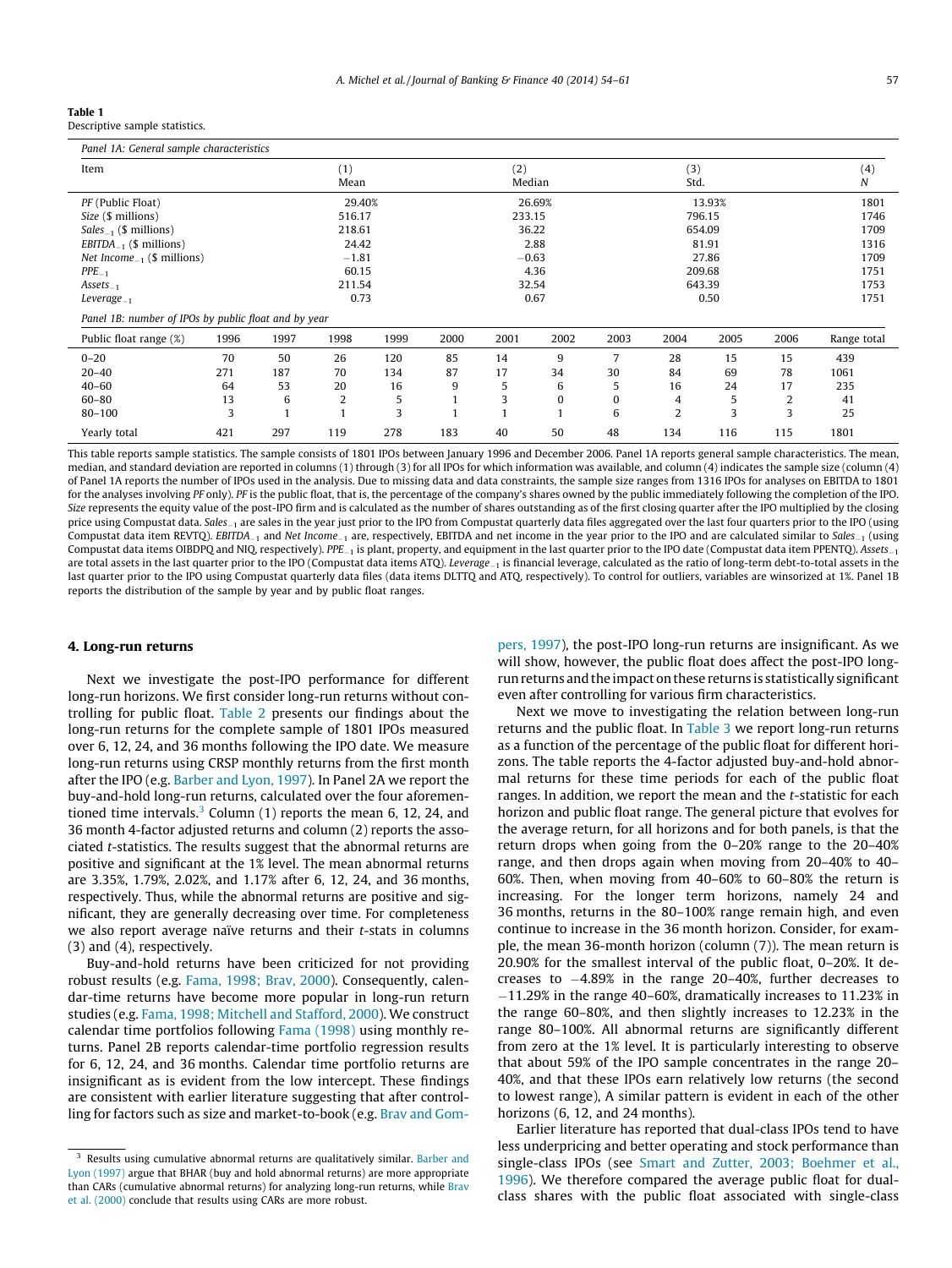<span id="page-4-0"></span>

Long-run returns of IPO stock.

Panel 2A: Buy-and-hold long-run returns

| Holding period | 4 Factor adjusted buy-and-hold abnormal returns               |                  | Naive buy-and-hold returns |                  |
|----------------|---------------------------------------------------------------|------------------|----------------------------|------------------|
|                | (1)<br>Mean $(\%)$                                            | (2)<br>$t$ -Stat | (3)<br>Mean $(\%)$         | (4)<br>t-Stat    |
| 6 Months       | 3.35                                                          | 17.37            | 2.29                       | 11.85            |
| 12 Months      | 1.79                                                          | 6.55             | 0.09                       | 0.32             |
| 24 Months      | 2.02                                                          | 5.24             | 0.81                       | 2.09             |
| 36 Months      | 1.17                                                          | 2.47             | 3.22                       | 6.81             |
|                | Panel 2B: Long-run returns - calendar-time regression results |                  |                            |                  |
|                | (1)<br>6 Months                                               | (2)<br>12 Months | (3)<br>24 Months           | (4)<br>36 Months |
| Intercept      | $-0.0057$                                                     | $-0.0051$        | $-0.0046$                  | $-0.0006$        |
|                | $(-1.0805)$                                                   | $(-1.3570)$      | $(-1.6151)$                | $(-0.1885)$      |
| $Mkt - Rf$     | $1.2420$ ***                                                  | 1.1190           | $1.1119$ ***               | 0.9654           |
|                | (8.8297)                                                      | (11.0984)        | (16.2481)                  | (13.6223)        |
| SMB            | $0.8139$ ***                                                  | $0.8673***$      | $0.9337***$                | $0.7435$ ***     |
|                | (5.7595)                                                      | (8.5117)         | (11.9865)                  | (8.7785)         |
| HML            | $-0.4718$ <sup>***</sup>                                      | $-0.5382$ ***    | $-0.4396$                  | $-0.5302$        |
|                | $(-2.6117)$                                                   | $(-4.1894)$      | $(-4.7062)$                | $(-5.7413)$      |
| Mom            | 0.1136                                                        | $-0.0876$        | $-0.2489$                  | $-0.2121$        |
|                | (1.1663)                                                      | $(-1.2360)$      | $(-4.6094)$                | $(-3.9294)$      |
| Adj $R^2$      | 0.6695                                                        | 0.7823           | 0.8560                     | 0.7849           |

This table reports long-run returns of IPO stock. Panel 2A reports the average buy-and-hold returns to IPO investors for different holding periods for the entire sample of 1801 IPOs. The holding periods reported in the table are: 6 months, 12 months, 24 months, and 36 months, starting from the first month after the IPO. They are calculated using monthly returns from CRSP (see, for example, [Barber and Lyon, 1997\)](#page-6-0). Columns (1) and (2) report, respectively, the mean and t-statistic of the buy-and-hold abnormal return (alpha) calculated using a model that is based on the three Fama–French factors and the [Carhart \(1997\)](#page-6-0) momentum factor. Columns (3) and (4) report the cumulative naive buy-and-hold return. Panel 2B reports calendar-time regression results for the different long-run horizons considered in Panel 2A. In column (1) of Panel 2B, we report the results of a regression where the dependent variable is the monthly return of a portfolio that includes all firms that had an IPO over the last six months and the independent variables are the monthly returns on the four factors. Columns (2) to (4) of Panel 2B report the calendar-time regression results for the other long-run horizons (which are constructed in a similar manner). t-statistics are reported in parentheses. To control for outliers, returns are winsorized at 1% (both panels). Significance level of 10%.

\*\* Significance level of 5%.

\*\*\* Significance level of 1%.

#### Table 3

Four factor adjusted long-run returns of IPO stock sorted by public float.

| Public float range (%) | N    | 6 Months    |               | 12 Months          |               | 24 Months                       |               | 36 Months          |                    |
|------------------------|------|-------------|---------------|--------------------|---------------|---------------------------------|---------------|--------------------|--------------------|
|                        |      | Mean $(\%)$ | (2)<br>t Stat | (3)<br>Mean $(\%)$ | (4)<br>t Stat | $\left(5\right)$<br>Mean $(\%)$ | (6)<br>t Stat | (7)<br>Mean $(\%)$ | $^{(8)}$<br>t Stat |
| $0 - 20$               | 439  | 10.31       | 22.41         | 2.22               | 3.41          | 7.49                            | 8.15          | 20.90              | 18.56              |
| $20 - 40$              | 1061 | 1.43        | 5.85          | 1.32               | 3.83          | 0.27                            | 0.55          | $-4.89$            | $-8.19$            |
| $40 - 60$              | 235  | $-2.52$     | $-5.72$       | $-4.17$            | $-6.70$       | $-5.45$                         | $-6.20$       | $-11.29$           | $-10.48$           |
| 60-80                  | 41   | 11.05       | 11.10         | 33.37              | 23.70         | 20.73                           | 10.41         | 11.23              | 4.60               |
| 80-100                 | 25   | 5.69        | 4.57          | 18.27              | 10.36         | 20.07                           | 8.05          | 12.23              | 4.00               |

This table reports the average buy-and-hold long-run return in the different public float ranges for various holding periods. Returns are calculated from the first month after the IPO using monthly returns from CRSP (see, for example, [Barber and Lyon, 1997](#page-6-0)) and a model that is based on the three Fama–French factors and the [Carhart \(1997\)](#page-6-0) momentum factor. The complete sample consists of 1801 IPOs. Columns (1) through (8) report the 4-factor adjusted buy-and-hold abnormal returns. We first sort the IPO sample into five public float ranges: 0-20%, 20-40%, 40-60%, 60-80%, and 80-100% for each range. We then measure the return for 6, 12, 24, and 36 months. For each horizon, we report the mean return and the t-statistic of the mean return. To control for outliers, returns are winsorized at 1%.

shares in our sample and found the difference to be insignificant. There was also no significant difference in the average long-run return and no tendency for IPOs with dual-class shares to concentrate in any of the public float ranges. We therefore do not expect excluding dual-class shares to impact the robustness of the findings.

We next investigate the relation between long-run returns and public float using regression analysis. Given the evidence of a U-shaped relation in Table 3, we fit a quadratic regression.<sup>4</sup> [Table 4](#page-5-0) presents the results of five regressions relating long-run abnormal returns (alpha) to the public float percentage (PF), and (PF)<sup>2</sup>, controlling for various pre-IPO firm characteristics. We present results only for the 36-month returns. The results for the other horizons (6, 12, and 24 months) are qualitatively similar. In all regressions, the dependent variable is the 4-factor adjusted buy-and-hold abnormal return. We consider five control variables. One control is the natural log of sales in the year prior to the IPO ( $Log(Sales_{-1})$ ). We control for two measures of ROA (return on assets). These are EBITDA as a fraction of total assets (*EBITDA*/*Assets*<sub> $-1$ </sub>) and net income as a fraction of total assets  $(NI/Assets_{-1})$ .<sup>5</sup> We also control for property, plant and equipment as a fraction of total assets ( $PPE/Assets_{-1}$ ) and leverage in the year prior to the IPO, measured as a ratio of total long-term debt to total assets in the year prior to the IPO (Leverage<sub>-1</sub>). Because the data suggests that EBITDA and net income are highly correlated, we did not include these variables in the same regression in order to avoid problems of multicolinearity.

<sup>4</sup> We also verified that a linear relation does not exist, i.e. when we used only PF without  $(PF)^2$ , PF was not significant.

 $^{\rm 5}$  We also performed the analysis using operating income after depreciation instead of EBITDA. The results obtained are qualitatively the same.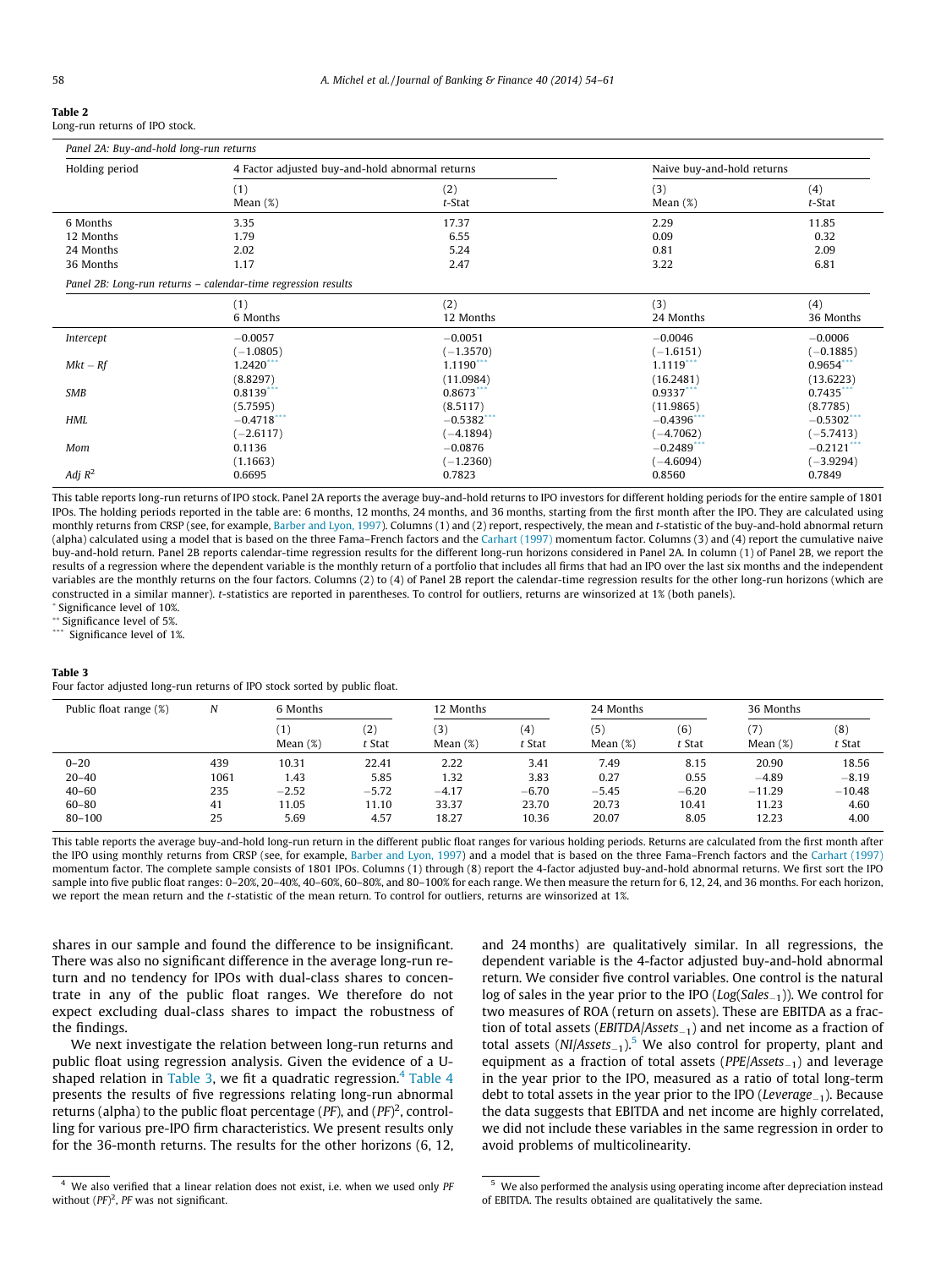<span id="page-5-0"></span>

|  |  | Long-run abnormal returns - regression results. |  |
|--|--|-------------------------------------------------|--|
|  |  |                                                 |  |

| $0.7584$ ***<br>(3.2140)<br>$-3.7159$ ***<br>$(-3.7092)$<br>3.5130 |
|--------------------------------------------------------------------|
|                                                                    |
|                                                                    |
|                                                                    |
|                                                                    |
|                                                                    |
| (3.0340)                                                           |
| 0.0384                                                             |
| (1.3839)                                                           |
|                                                                    |
|                                                                    |
| $-0.0340$                                                          |
| $(-0.3626)$                                                        |
| 0.5411                                                             |
| (2.5513)                                                           |
| $-0.1629$                                                          |
| $(-1.1828)$                                                        |
| 0.0442                                                             |
| 1611                                                               |
|                                                                    |

This table describes regression analysis results on the relation between the buy-and-hold long-run abnormal return and the public float, controlling for various performance variables and firm characteristics. The dependent variable is the 36-month abnormal return, measured using a model that is based on the three Fama–French factors and the [Carhart \(1997\)](#page-6-0) momentum factor (4-factor alpha). The explanatory variables in the different regressions reported are various combinations of the following variables. PF is the public float, that is, the percentage of the company's shares owned by the public immediately following the completion of the IPO, and (PF)<sup>2</sup> is the square of the public float. Log(Sales<sub>–1</sub>) is the natural log of the sales in the year immediately preceding the IPO, where yearly sales are calculated by aggregating quarterly sales over the last four quarters prior to the IPO (using Compustat quarterly data item REVTQ). EBITDA/Assets\_<sub>1</sub> and NI/Assets\_<sub>1</sub> are respectively, EBITDA and net income in the year prior to the IPC and are calculated similar to Sales\_<sub>1</sub> (using Compustat data items OIBDPQ and NIQ, respectively) normalized by total assets in the last quarter prior to the IPO (Compustat data item ATQ). PPE/Assets<sub>—1</sub> is plant, property, and equipment in the last quarter prior to the IPO date, normalized by total assets in the last quarter prior to the IPO (Compustat data items PPENTQ and ATQ, respectively). Leverage<sub>—1</sub> is financial leverage, calculated as the ratio of long-term debt-to-total assets in the last quarter prior to the IPO using Compustat quarterly data items DLTTQ and ATQ, respectively. The t-statistics are reported in parentheses below the coefficient. Adjusted  $R<sup>2</sup>$  and the sample size for each regression are reported in the last rows of the table. To control for outliers, returns are winsorized at 1%.

Significance level of 1%.

\*\* Significance levels of 5% level.

Significance levels of 10% level.

The five regressions that we ran are as follows. In regression (1) the only independent variables are PF (public float) and  $(PF)^2$ . As the table shows, the coefficient of PF is negative while the coefficient of  $(PF)^2$  is positive, and both are significant at the 1% level. These findings suggest that the relation between the long-run returns and PF is indeed U-shaped. Considering the parabola alpha36 =  $a(PF)^2$  + bPF + c, where alpha36 is the 36-month abnormal return, regression (1) suggests that  $a$  = 4.0202,  $b$  =  $-4.1429\,$ and  $c = 1.058$ . Thus, according to regression (1) results, the minimum *alpha*36 is attained at  $PF = -b/2a = 4.1429/(2 * 4.0202) =$ 51.5%. This is consistent with the findings in [Table 3](#page-4-0) for the 36-month return, where the minimum alpha attained is in the 40–60% range.

In regressions (2) through (5) of Table 4 we consider  $PF$  and  $(PF)^2$  with other control variables. PF and  $(PF)^2$  stay significant in all regressions. In regression (2) we add *Log(Sales<sub>–1</sub>)* and in regression (3) we add  $EBITDA/Assets_{-1}$ . In regression (4) we add *PPE*/Assets<sub>–1</sub> and Leverage<sub>–1</sub>, and in regression (5) we substitute  $\text{\sc NI/Assets}_{-1}$  for EBITDA/Assets $_{-1}.$  As the results show, of the control variables added, only  $\mathit{PPE}/\mathit{Assets}_{-1}$  is significant in explaining the abnormal return. Specifically  $PPE/Assets_{-1}$  is positive and significant in both regressions (4) and (5), suggesting the higher the PPE at the time of the IPO relative to assets, the higher the abnormal long-run return. To summarize, Table 4 confirms that the relation between the abnormal return and PF is indeed quadratic and this quadratic relation is robust even after controlling for various firm characteristics.<sup>6</sup>

We also ran regressions  $(1)$  through  $(5)$  of Table 4 with a single dummy variable indicating whether the IPO was in 2001–2003 or the rest of the years (1996–2000, 2004–2006), in order to test whether our results are robust to the hot and cold market phenomena.<sup>7</sup> We ran these regressions for the 6, 12, 24, and 36 month horizons. The coefficient of this dummy variable was insignificant, suggesting that the time period has no impact on the long-run returns. There was also no impact on the coefficient of the public float variable, implying that the effect of the public float on returns does not depend on whether the market is hot or cold (we acknowledge that we only have one hot–cold–hot cycle in the sample, which weakens the robustness of this inference).

In unreported analyses we investigated whether post-IPO operating performance depends on the public float. We find that, like long-run returns, revenue growth is generally quadratic with the public float. However, we do not find any relation between the public float and other performance variables. It is possible that the market valuation of IPO firms is primarily driven by revenue and less by other operating performance measures. At the same time, we find that the quadratic relation between the public float and long-run returns persists even after controlling for the post-IPO change in operating performance. We also investigated whether the public float is determined by pre-IPO firm characteristics. Our findings here suggest that the public float is positively related to fixed assets (PPE) and leverage. This may be because greater fixed assets are associated with higher funding needs, while higher leverage may motivate the firm to reduce leverage through a larger equity issue. The public float is also positively related to profitability, perhaps because profitability provides

 $6$  In unreported analyses we also verified that the quadratic relation between longrun returns and the public float persists also after controlling for seasoned equity offers (SEOs) following the IPO.

Judging by the number of IPOs in our sample, the years 2001–2003 were cold issue market years, whereas the rest of the years in our sample (1996–2000 and 2004–2006) were hot issue market years. Indeed, the numbers of IPOs in the years 2001–2003 were respectively, 40, 50, 48, whereas in the rest of the years they vary between 115 in 2006 and 421 in 1996.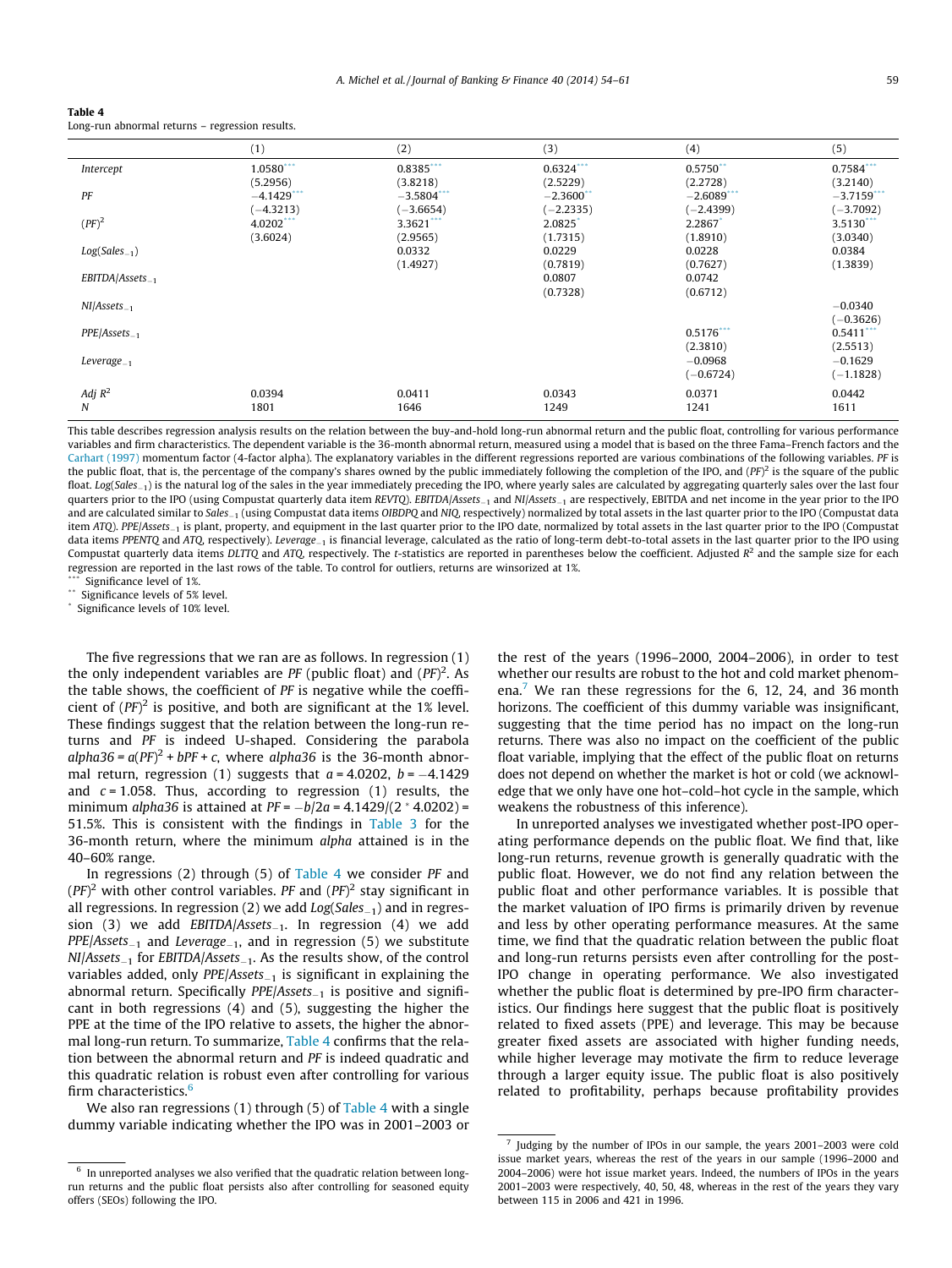<span id="page-6-0"></span>credibility that enables the firm to sell a larger fraction of the firm.<sup>8</sup>

In the next paragraphs we offer a possible explanation for our findings. We suggest the relation between the public float and the post-IPO long-run returns can be explained by the post-IPO ownership structure and the tension between ownership and control that this structure engenders. While ownership is linear in the public float, control is not. At very low values of public float, with few shares in public hands, insiders gain significant pecuniary benefits from enhancing the value of the enterprise and their incentives are therefore aligned with maximizing shareholders' value. However, at these low levels, as public float increases, ownership rights of the insiders are reduced linearly in the public float, but their control is hardly reduced because they still own most of the shares. As a result, at low levels of public float, as the public float increases, the misalignment between ownership and control also increases. This reduces the insider-managers' incentive to perform. Increasing the public float reduces the insiders' share in the firm's profits, but their control over the firm is maintained. While the public ownership is increased, the public hardly increases its power to discipline insiders, nor does it have enough ownership to justify the costs of monitoring the insiders. Thus, at low levels of public float, the aggregate impact of increasing the public float is a decrease in the insiders' incentive to perform. Moreover, there is no comparable increase in outside shareholder monitoring and management discipline. Increasing the public float results in decreasing firm performance, which is reflected in lower returns. However, as the public float continues to grow, while insiders' pecuniary benefits continue to decrease, outside shareholders now gain increasing control over management. At the same time their potential benefits from monitoring and management discipline outweigh the costs. Consequently, at higher levels of public float increasing the public float improves firm performance, and as a result, long-run returns now increase with the public float.

Put differently, we suggest that at low levels of public float the incentive effects of significant insider ownership drive the returns. As public float increases, the proportion of insiders' shares decreases, and the outsiders' control and monitoring power prevail, now driving the returns. This tension between ownership and control determines the non-linear U-shaped relation found in the long-run analysis. At low public float levels, the impact of the decrease in incentive dominates. Hence, the higher the public float, the lower the returns. At high public float levels, the value enhancing impact of outsiders dominates, and hence higher public float levels are associated with higher long-run returns.

Lastly, it is somewhat surprising that the number of IPOs is largest in the range with relatively low (on average negative) returns, 20–40% (see [Table 3\)](#page-4-0). This may indicate that firms tend to issue shares where the agency problem is high; insiders do not have enough incentive to maximize firm value, while outside shareholders do not have enough power to monitor and discipline management.

## 5. Conclusions

In this study we investigate the relation between the public float and post-IPO returns using a sample of 1801 IPOs that occurred between 1996 and 2006. We provide novel findings about the relation. We show that a quadratic relation (U-shaped) exists relating long-run abnormal returns and public float. This quadratic relation persists even after controlling for pre-IPO firm characteristics. These findings differ from those of earlier literature about short-run returns (e.g. in Bradley and Jordan, 2002; Habib and Ljungqvist, 2001), where the higher the public float, the lower the first day return. Interestingly, we find that firms tend to choose

a public float level for which long-run abnormal returns (alpha) tend to be low. In particular, the number of IPOs is largest in the range with relatively low (on average negative) returns, namely, public float in the range of 20–40%.

Our interpretation is that the tension between incentives and control determines the relation between the public float and returns in the long-run analysis. Specifically, in the long run, incentives for insiders (original owners) to deliver performance are lower, the higher the public float. This is because their post-IPO ownership is smaller, implying that a higher public float will result in lower post-IPO returns. At the same time, the ability of outsiders (new public investors) to govern and monitor increases with the public float, implying that higher public float will result in higher post-IPO returns. Our findings of a U-shaped relationship between long-run abnormal returns and the public float are consistent with the above argument. An important implication here is that for good long-term performance, the transition from a private to a public firm is accompanied by either keeping a high degree of ownership and control in the hands of insiders, or transferring most of the ownership and control to the public.

We suggest investigating the relation between long-run returns and governance aspects such as board composition, minority shareholders' wealth expropriation, as promising directions for further research. Given the documented variation in financing policies across countries (see, for example, Cohen and Yagil, 2010), another area for additional research is the examination of the cross country variation in the public float decision and whether its relation to long-run returns is consistent with our findings in this paper.

#### Acknowledgements

We thank the anonymous referee and the editor, Ike Mathur, for helpful comments and suggestions. We are also grateful to Ulf Nielsson, Jin Sun, as well as participants at the Eastern Finance Association Meetings 2012, the World Finance Association Meetings in Cyprus 2013. We thank Dan Negovan for excellent research assistance. Financial support from Back Bay Management is gratefully acknowledged. Jacob Oded is also grateful for financial support from the Henry Crown Institute of Business Research.

#### References

- [Alavi, A., Pham, P., Pham, T., 2008. Pre-IPO ownership structure and its impact on](http://refhub.elsevier.com/S0378-4266(13)00431-7/h0005) [the IPO process. Journal of Banking and Finance 32, 2361–2375](http://refhub.elsevier.com/S0378-4266(13)00431-7/h0005).
- [Barber, B., Lyon, J., 1997. Detecting long-run abnormal stock returns: the empirical](http://refhub.elsevier.com/S0378-4266(13)00431-7/h0010) [power and specification of test statistics. Journal of Financial Economics 43,](http://refhub.elsevier.com/S0378-4266(13)00431-7/h0010)  $341 - 372$ .
- [Boehmer, E., Sanger, G., Varshney, D., 1996. The effect of consolidated control of](http://refhub.elsevier.com/S0378-4266(13)00431-7/h0015) [firm performance: the case of dual-class IPOs. In: Levis, M. \(Ed.\), Empirical](http://refhub.elsevier.com/S0378-4266(13)00431-7/h0015) [Issues in Raising Capital, Advances in Finance, Investment, and Banking.](http://refhub.elsevier.com/S0378-4266(13)00431-7/h0015) [Elsevier, Amsterdam, pp. 95–124](http://refhub.elsevier.com/S0378-4266(13)00431-7/h0015).
- [Bradley, D., Jordan, B., 2002. Partial adjustment to public information and IPO](http://refhub.elsevier.com/S0378-4266(13)00431-7/h0020) [underpricing. Journal of Financial and Quantitative Analysis 37, 595–615.](http://refhub.elsevier.com/S0378-4266(13)00431-7/h0020)
- [Brau, J., Mingsheng, L., Jing, S., 2007. Do secondary shares in the IPO process have a](http://refhub.elsevier.com/S0378-4266(13)00431-7/h0025) [negative effect on aftermarket performance. Journal of Banking and Finance 31,](http://refhub.elsevier.com/S0378-4266(13)00431-7/h0025) [2612–2631](http://refhub.elsevier.com/S0378-4266(13)00431-7/h0025).
- [Brav, A., 2000. Inference in long-horizon event studies. Journal of Finance 55, 1979–](http://refhub.elsevier.com/S0378-4266(13)00431-7/h0030) [2016.](http://refhub.elsevier.com/S0378-4266(13)00431-7/h0030)
- [Brav, A., Geczy, C., Gompers, P., 2000. Is the abnormal return following equity](http://refhub.elsevier.com/S0378-4266(13)00431-7/h0035) [issuances anomalous? Journal of Financial Economics 56, 209–249](http://refhub.elsevier.com/S0378-4266(13)00431-7/h0035).
- [Brav, A., Gompers, P., 1997. Myth or reality? The long-run underperformance of](http://refhub.elsevier.com/S0378-4266(13)00431-7/h0040) [initial public offerings: evidence from venture and nonventure capital-backed](http://refhub.elsevier.com/S0378-4266(13)00431-7/h0040) [companies. Journal of Finance 52, 1791–1821.](http://refhub.elsevier.com/S0378-4266(13)00431-7/h0040)
- [Carhart, M., 1997. On persistence in mutual fund performance. Journal of Finance](http://refhub.elsevier.com/S0378-4266(13)00431-7/h0045) [52, 57–82](http://refhub.elsevier.com/S0378-4266(13)00431-7/h0045).
- [Cohen, G., Yagil, Y., 2010. Sectorial differences in corporate financial behavior: an](http://refhub.elsevier.com/S0378-4266(13)00431-7/h0050) [international survey. European Journal of Finance 16, 245–262.](http://refhub.elsevier.com/S0378-4266(13)00431-7/h0050)
- [Desai, C., Klock, M., Mansi, S., 2011. On the acquisition of equity carve-outs. Journal](http://refhub.elsevier.com/S0378-4266(13)00431-7/h0055) [of Banking and Finance 35, 3432–3449](http://refhub.elsevier.com/S0378-4266(13)00431-7/h0055).
- [Fama, E., 1998. Market efficiency, long-term returns, and behavioral finance. Journal](http://refhub.elsevier.com/S0378-4266(13)00431-7/h0060) <sup>8</sup> The results are available upon request. **8** The results are available upon request.